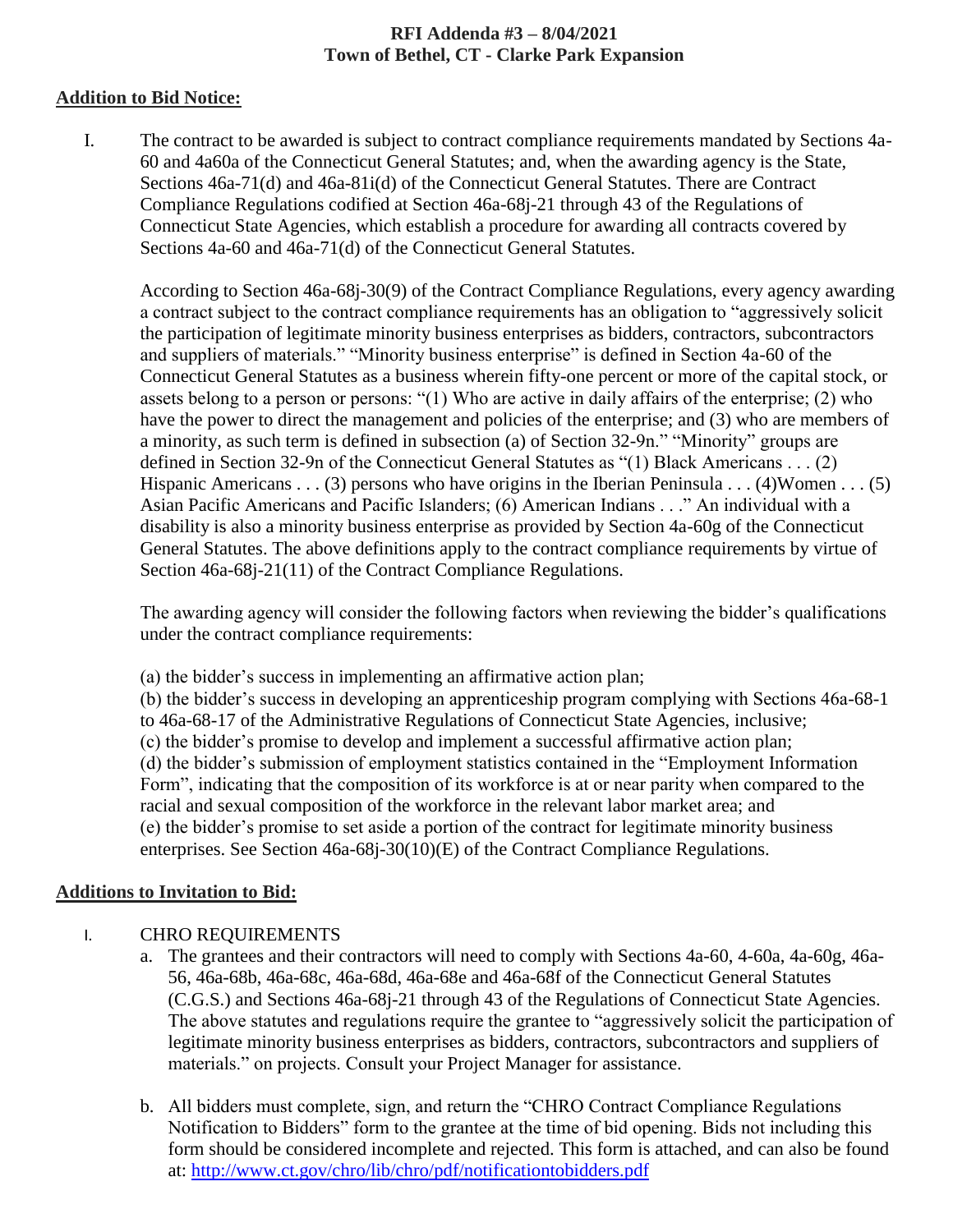c. For municipal public works contracts valued at over \$50,000, state law requires the contractor, general contractor, or construction manager at risk to set a goal of twenty-five per cent (25%) of the state-funded portion of the contract for award to eligible subcontractors holding current small business enterprise (SBE) certification from the DAS under the provisions of C.G.S. 4a-60g. Of the portion of contracts set aside for SBE's, a goal of twenty-five percent (25%) (or 6.25% of the value of the entire contract funded by the state) must be set aside for awards to eligible contractors holding current minority business enterprise certification (i.e.: DAS certified Minority ("MBE"), Women ("WBE") and/or Disabled ("DisBE") owned businesses). The contractor, general contractor, construction manager at risk must make good faith efforts to employ minority business enterprises as subcontractors and suppliers of materials on such projects.

# II. DAS PREQUALIFICATION OF BIDDERS

- a. Municipal contracts for the construction or renovation of a public works project, where the estimated value is \$500,000 or greater, will need to comply with C.G.S. Sec. 4b-91. In such cases the contractors must be pre-qualified by the State of Connecticut Department of Administrative Services (DAS). When applicable, this requirement will need to be included in the Invitation to Bid as a prerequisite for selecting the Lowest Responsible and Qualified Bidder.
- b. "Prequalification" means prequalification issued by DAS to bid on a contract or perform work pursuant to a contract for the construction, reconstruction, alteration, remodeling, repair or demolition of any public building or any other public work by the state or a municipality.
- III. The project is Prevailing Wage and subject to Set Aside requirements.
	- a. All bidders must complete, sign, and return the "CHRO Contract Compliance Regulations Notification to Bidders" form to the grantee at the time of bid opening. Bids not including this form will be considered incomplete and rejected. This form is attached, and can also be found at: <http://www.ct.gov/chro/lib/chro/pdf/notificationtobidders.pdf>
	- b. The contractor who is selected to perform this State project must comply with CONN. GEN. STAT. §§ 4a-60, 4a-60a, 4a-60g, and 46a-68b through 46a-68f, inclusive, as amended by June 2015 Special Session Public Act 15-5.
	- c. State law requires a minimum of twenty-five (25%) percent of the state-funded portion of the contract for award to subcontractors holding current certification from the Connecticut Department of Administrative Services ("DAS") under the provisions of CONN. GEN. STAT. § 4a-60g. (25% of the work with DAS certified Small and Minority owned businesses and 25% of that work with DAS certified Minority, Women and/or Disabled owned businesses.) The contractor must demonstrate good faith effort to meet the 25% setaside goals. For municipal public works contracts and quasi-public agency projects, the contractor must file a written or electronic non-discrimination certification with the Commission on Human Rights and Opportunities. Forms can be found at: [http://www.ct.gov/opm/cwp/view.asp?a=2982&q=390928&opmNav\\_GID=1806](http://www.ct.gov/opm/cwp/view.asp?a=2982&q=390928&opmNav_GID=1806)
- IV. The contract will be award to the Lowest Responsible and Qualified Bidder. The "lowest responsible and qualified bidder" means the bidder whose bid is the lowest of those bidders possessing the skill, ability and integrity necessary to faithfully perform the work.
- V. The town of Bethel is an Affirmative Action/Equal Opportunity Employer. Minority/Women's Business Enterprises are encouraged to apply. This contract is subject to state set-aside and contract compliance requirements.